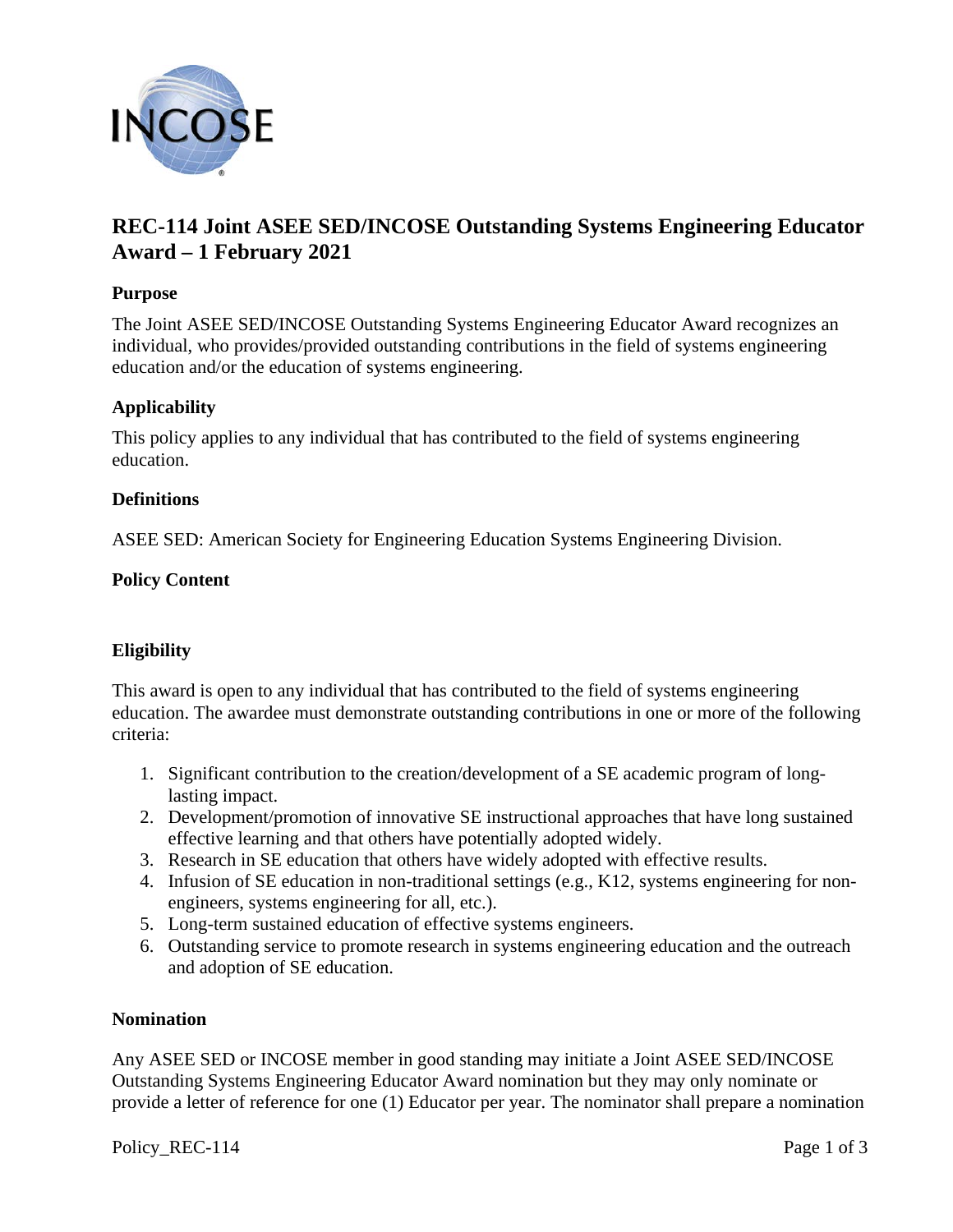

letter describing the nominator's qualifications for making the nomination and the contributions made by the nominee that qualify them for consideration for this award, as well as a CV of the nominee highlighting their contributions to the field of systems engineering education and/or the education of systems engineers. The nomination letter must include a minimum of three (3) detailed letters of support, each letter from a different ASEE SED or INCOSE member other than the nominator, who are also members in good standing. At least one letter of support must be from a current or former ASEE SED officer and/or member of the INCOSE Academic Council. Each letter of support shall state the supporter's qualifications for supporting the nomination and why they believe the nominee is qualified for consideration for this award. In addition, the letters of support shall include or point to evidence of fulfillment of one or more criteria defined in the Eligibility section.

Posthumous nominations are not eligible.

The nominator shall assemble the nomination letter, nominee's CV, and letters of support into a nomination package and submit the nomination package to the Joint ASEE SED/INCOSE Award committee no later than January 1 for consideration. We will not consider nomination packages received after that date.

## **Selection**

A Joint ASEE SED/INCOSE committee, defined in a Memorandum of Understanding (MOU) between ASEE SED and INCOSE, evaluates the submissions. Decision will be based on a holistic evaluation of the credentials of each nominee and the evidence of impact. All criteria in the Eligibility section are equally relevant for this award.

The approval and notification process shall ensure confidentiality pending final notification as follows: Once the Joint ASEE SED/INCOSE Committee approval decision is made, the ASEE SED Division Chair shall notify nominators of those who did not receive an award, within one month after the Q2 BOD Meeting. Likewise, the ASEE SED Division Chair shall notify the successful award nominators and recipients within one month after Q2 BOD Meeting.

The Joint ASEE SED/INCOSE Committee shall provide citations to ASEE SED Program Chair to support preparation of the award material.

## **Presentation**

The Joint ASEE SED/INCOSE committee will give one award per year. Under special circumstances, the Joint ASEE SED/INCOSE Committee may approve more than one award recipient in any one year. The Joint ASEE SED/INCOSE committee can declare the award for a given year canceled if no suitable candidates apply or receive nomination. The Joint ASEE SED/INCOSE committee will present the award at the ASEE Annual Conference and Exposition.